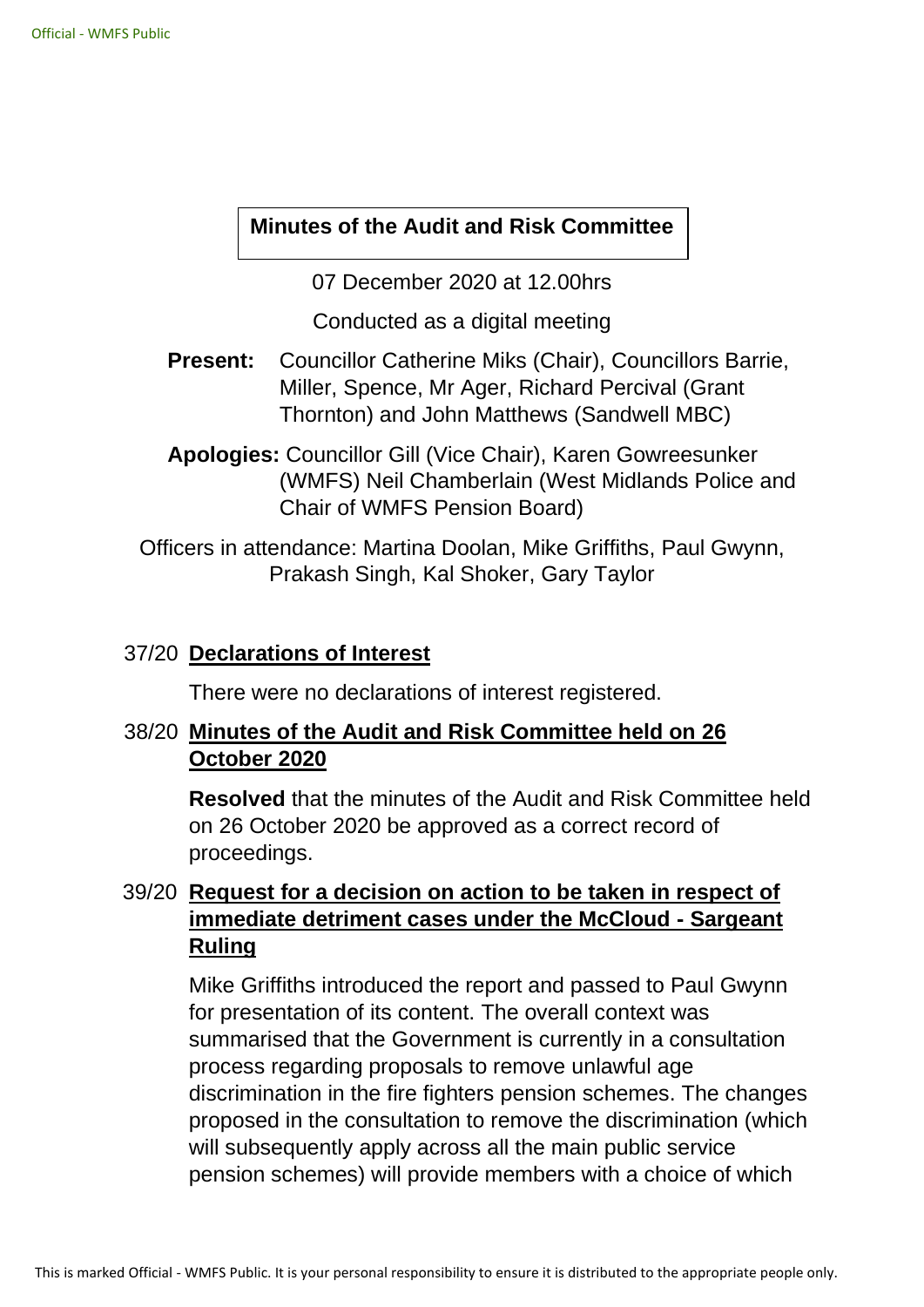scheme they would like to be in for the remedy period (the period for the discrimination to be resolved). The remedy period is defined as between 1 April 2015 and 31 March 2022.

Members enquired of the different scenarios affecting staff and of the numbers potentially affected. These were explained by pension scheme and confirmation of approximately sixty persons retiring during the period February 2021 to March 2022.

Members discussed the merits of the guidance and the potential for litigation should it not be applied, or legal advice overturned. Paul Gwynn confirmed that correspondence to fire fighters will explain the law as it stands at the time and if judgements were different benefits would be reviewed and amended as required. Such an approach was mitigating risk for employer and employee.

The Committee **approved** the recommendation that the Scheme Administrator apply the guidance issued by the Home Office to cases where a Firefighter retires on or after 1st February 2021 and to any eligible cases of ill health retirement.

# 40/20 **Corporate Risk Report**

Gary Taylor presented the report, detailing a nine-month period covering Quarter 4, 2019/20 and Quarters 1 and 2, 2020/21. In addition, the report provided an update on the management of Corporate Risk through the Business Continuity arrangements which were put in place in March 2020. The importance of this was emphasised as it was provided to ensure Members remain informed about all aspects relating to the management of the Fire Authority's Corporate Risks.

It was reported that Corporate Risk continued to effectively managed. Members attention was drawn to the three indicators that experienced an increase or decrease during the period reported.

During Quarter 1, 2020/21 there was a reduction in the risk score for Corporate Risk 1.2 External (Political and Legislative) Environment. This was due to the collaboration across the region including regular liaison with Local Authorities and the West Midlands Combined Authority through formal structures,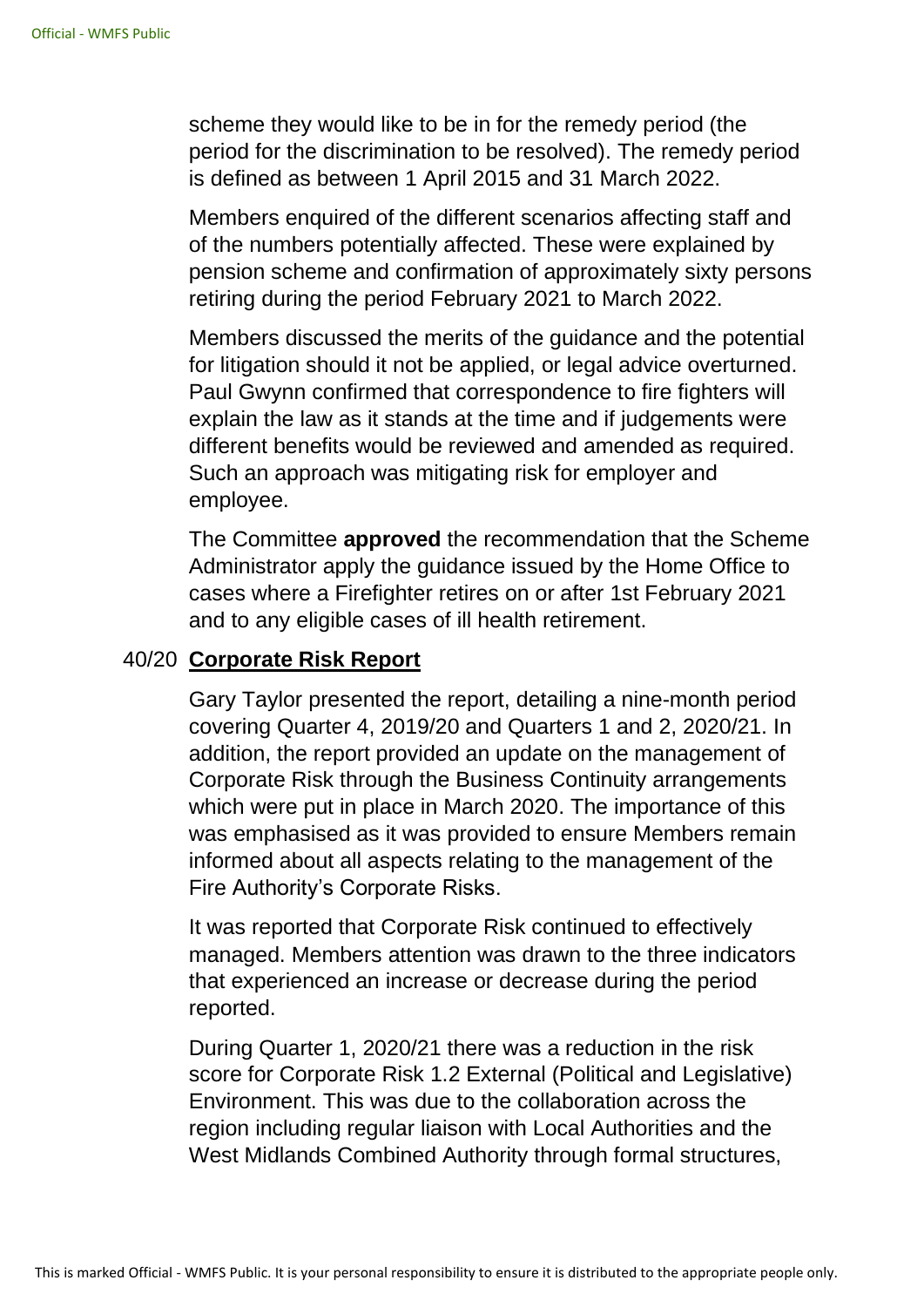e.g. the Strategic Co-ordinating Group and the Local Resilience Forum.

There was a reduction in the risk score for Corporate Risk 2.1 (People). This was due to the positive engagements with staff and representative bodies during the first three months of the pandemic.

There was an increase in the risk score for Corporate Risk 4.1 (Protection). This was due to COVID-19 having an impact on the ability for Fire Safety Inspection Officers being unable to visit high risk premises during the first three months of the pandemic. However, during Quarter 2, 2020/21 this was reduced due to the recommencing of audits of high-risk premises.

The Chair commended the management of risk given the unprecedented circumstances the Service had been operating within during the period of the report. A Member supported this comment, referencing Fire Safety Inspections, enquiring if the supply of increasingly powerful fireworks had impacted upon risk management. Gary Taylor responded that risk calculation had identified private fireworks storage as a potential issue with the absence of public displays. There had been no issues found during Inspections and the associated Prevention Communication strategy in local and social media had assisted this outcome. Members were advised the Service continued to focus upon the potential latent availability of fireworks due to absence of public display provision.

The Committee **approved** the Corporate Risk Assurance Map Summary (Quarter 4, 2019/20 and Quarter 2, 2020/21 and **noted** the management of Corporate Risk through the Business Continuity arrangements for Quarter 1 and 2, 2020/21.

#### 41/20 **Annual Report of the Senior Information Risk Owner**

Gary Taylor introduced the context of the role of a Senior Information Risk Owner (SIRO). It was explained that across the public sector, many organisations produce an Annual Report from the SIRO to provide further detail about performance against specific legislation such as the Data Protection Act 2018 but also to consider the wider risks and mitigations related to information governance.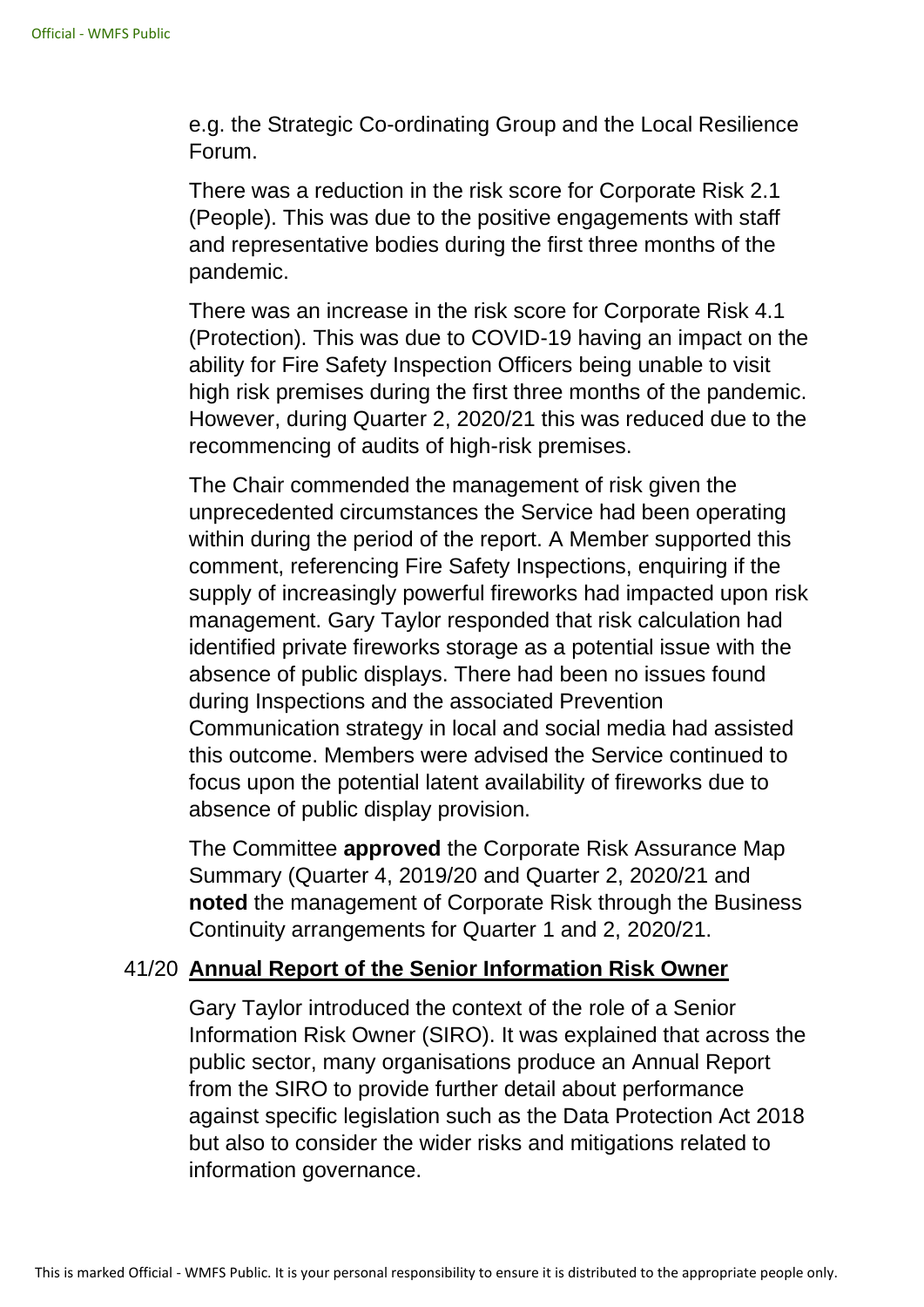A presentation summarising the Annual SIRO report (Appendix 2 of the report) was provided by Martina Doolan. Members were informed of the roles and responsibilities hierarchy for managing data/information, the purpose of an annual report, an overview of its content and the key findings. It was confirmed the Service has moved to a proactive position for Management of Information.

A Member welcomed the report as a useful development for managing process and risk, commenting it was positive the Service seeking out good practice within other organisations to develop its approach. The Chair enquired how much poor practice was based upon human error. It was advised that most incidents were due to such circumstances and future training would be based upon case studies to reinforce awareness and practice in this area.

The Chair requested that Gary Taylor consider the Scrutiny Committee being made aware of the Annual SIRO Report and their undertaking a review of staff training regarding management of information. Gary Taylor confirmed he would progress discussion and report back for Member decision, enabling assurance of outcome.

The Committee **noted** the Annual Report of the Senior Information Risk Owner.

#### 42/20 **Verbal Update on Audit Progress - Grant Thornton**

Richard Percival of Grant Thornton provided a verbal update on progress of the West Midlands Fire Service audit for 2019-20.

Members were advised the audit opinion would be delivered prior to Christmas 2020. There is supplementary work being undertaken on the land evaluation and assets parts of the audit. It was explained this was due to perceived gaps in the audit review and was not an issue arising of any work or documents supplied by officers of the Service. It was also confirmed the audit of the West Midlands Pension Fund had been completed and would be considered in relation to any impact on the West Midlands Fire Service audit.